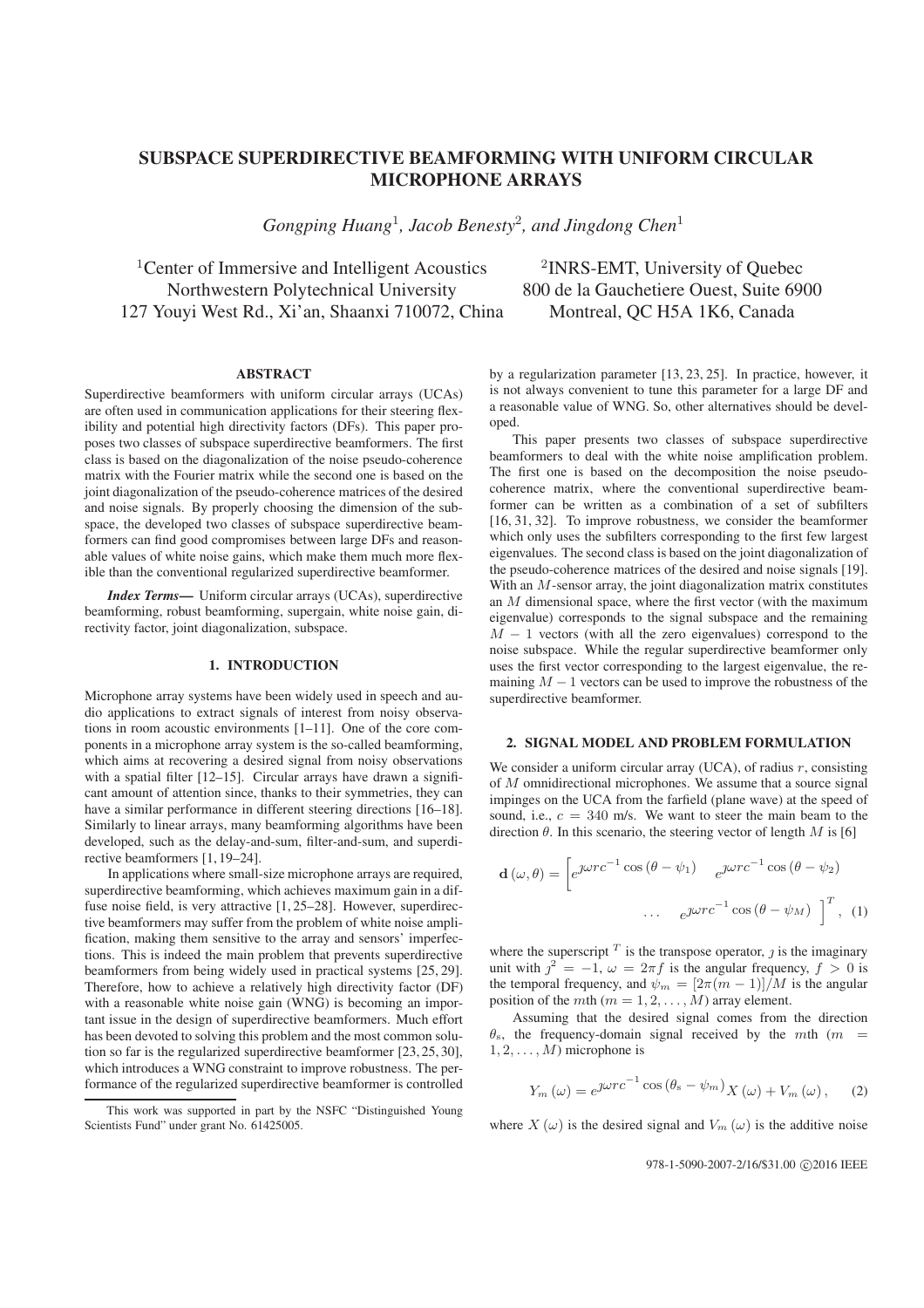at the mth microphone. In a vector notation, (2) becomes

$$
\mathbf{y}(\omega) = \begin{bmatrix} Y_1(\omega) & Y_2(\omega) & \cdots & Y_M(\omega) \end{bmatrix}^T
$$
\n
$$
= \mathbf{x}(\omega) + \mathbf{v}(\omega)
$$
\n
$$
= \mathbf{d}(\omega, \theta_s) X(\omega) + \mathbf{v}(\omega),
$$
\n(3)

where **d**  $(\omega, \theta_s)$  is the steering vector at  $\theta = \theta_s$ ,  $\mathbf{x}(\omega) =$  $\mathbf{d}(\omega, \theta_s) X(\omega)$ , and  $\mathbf{v}(\omega)$  is defined similarly to  $\mathbf{y}(\omega)$ .

The objective of beamforming is to recover the desired signal,  $X(\omega)$ , from the noisy observation vector, **y** ( $\omega$ ). To achieve that, a complex weight,  $H_m^*(\omega)$ , where the superscript  $^*$  stands for complex conjugation, is applied at the output of each microphone. The weighted outputs are then summed together to get an estimate of the desired signal [4], i.e.,

$$
Z(\omega) = \sum_{m=1}^{M} H_m^*(\omega) Y_m(\omega) = \mathbf{h}^H(\omega) \mathbf{y}(\omega), \quad (4)
$$

where

$$
\mathbf{h}\left(\omega\right) = \left[H_1\left(\omega\right) H_2\left(\omega\right) \cdots H_M\left(\omega\right)\right]^T \tag{5}
$$

is a spatial filter of length  $M$ , and the superscript  $^H$  is the transposeconjugate operator.

#### 3. PERFORMANCE MEASURES

The beampattern or directivity pattern describes the sensitivity of the beamformer to a plane wave (source signal) impinging on the UCA from the direction  $\theta$ . Mathematically, it is defined as

$$
\mathcal{B}\left[\mathbf{h}\left(\omega\right),\theta\right]=\mathbf{h}^{H}\left(\omega\right)\mathbf{d}\left(\omega,\theta\right).
$$
 (6)

Without loss of generality, we consider the first microphone as the reference. The input signal-to-noise ratio (SNR) is then defined as

$$
\text{iSNR}(\omega) = \frac{\phi_X(\omega)}{\phi_{V_1}(\omega)},\tag{7}
$$

where  $\phi_X(\omega) = E[|X(\omega)|^2]$  and  $\phi_{V_1}(\omega) = E[|V_1(\omega)|^2]$  are the variances of X ( $\omega$ ) and  $V_1(\omega)$ , respectively. The output SNR is [17]

$$
\text{oSNR}[\mathbf{h}(\omega)] = \frac{\phi_X(\omega)}{\phi_{V_1}(\omega)} \times \frac{\mathbf{h}^H(\omega) \Gamma_\mathbf{x}(\omega) \mathbf{h}(\omega)}{\mathbf{h}^H(\omega) \Gamma_\mathbf{v}(\omega) \mathbf{h}(\omega)},\qquad(8)
$$

where  $\mathbf{\Gamma}_{\mathbf{x}} (\omega) = \mathbf{d} (\omega, \theta_{s}) \mathbf{d}^{H} (\omega, \theta_{s})$  is the pseudo-coherence matrix of  $\mathbf{x}$  (ω), and  $\mathbf{\Phi}_{\mathbf{v}} (\omega) = E [\mathbf{v} (\omega) \mathbf{v}^H (\omega)]$  and  $\mathbf{\Gamma}_{\mathbf{v}} (\omega) =$  $\frac{\Phi_{\mathbf{v}}(\omega)}{\phi_{V_1}(\omega)}$  are the correlation and pseudo-coherence matrices of **v** ( $\omega$ ), respectively.

The definition of the gain in SNR is easily derived from the previous definitions, i.e.,

$$
\mathcal{G}\left[\mathbf{h}\left(\omega\right)\right] = \frac{\text{oSNR}\left[\mathbf{h}\left(\omega\right)\right]}{\text{iSNR}\left(\omega\right)} = \frac{\mathbf{h}^H\left(\omega\right)\Gamma_\mathbf{x}\left(\omega\right)\mathbf{h}\left(\omega\right)}{\mathbf{h}^H\left(\omega\right)\Gamma_\mathbf{v}\left(\omega\right)\mathbf{h}\left(\omega\right)}.\tag{9}
$$

In our discussion, we are interested in two types of noise.

• The temporally and spatially white noise with the same variance at all microphones<sup>1</sup>. In this case,  $\mathbf{\Gamma}_{\mathbf{v}}(\omega) = \mathbf{I}_M$ , where  $\mathbf{I}_M$  is the  $M \times M$  identity matrix. Therefore, the gain in SNR is

$$
\mathcal{W}\left[\mathbf{h}\left(\omega\right)\right] = \frac{\mathbf{h}^{H}\left(\omega\right)\mathbf{\Gamma}_{\mathbf{x}}\left(\omega\right)\mathbf{h}\left(\omega\right)}{\mathbf{h}^{H}\left(\omega\right)\mathbf{h}\left(\omega\right)},
$$

which is called the white noise gain (WNG).

• The diffuse noise<sup>2</sup>. In this case, the noise pseudo-coherence matrix is circulant (and symmetric) and can be written as

$$
\Gamma_{\mathbf{v}}(\omega) = \Gamma_{\mathbf{d}}(\omega)
$$
\n
$$
= \begin{bmatrix}\n\rho_1(\omega) & \rho_2(\omega) & \cdots & \rho_M(\omega) \\
\rho_M(\omega) & \rho_1(\omega) & \cdots & \rho_{M-1}(\omega) \\
\vdots & \vdots & \ddots & \vdots \\
\rho_2(\omega) & \rho_3(\omega) & \cdots & \rho_1(\omega)\n\end{bmatrix},
$$
\n(10)

where  $\rho_m(\omega)$  = sinc  $(\omega \delta_m/c)$  with  $\delta_m$  $2r \sin[(m-1)\pi/M]$  being the distance between the reference and mth microphones. Now, the gain in SNR is

$$
\mathcal{D}\left[\mathbf{h}\left(\omega\right)\right] = \frac{\mathbf{h}^H\left(\omega\right)\Gamma_\mathbf{x}\left(\omega\right)\mathbf{h}\left(\omega\right)}{\mathbf{h}^H\left(\omega\right)\Gamma_\mathrm{d}\left(\omega\right)\mathbf{h}\left(\omega\right)},\tag{11}
$$

which is called the directivity factor (DF) [3].

# 4. SUPERDIRECTIVE BEAMFORMING

In this section, we study superdirective and subspace superdirective beamformers with UCAs. Let us consider  $\theta_s = 0$  (the results can be easily generalized to other cases) and write  $d(\omega, 0) = d(\omega)$  in the rest. In our context, the distortionless constraint at the desired direction  $\theta_s = 0$  is desired, i.e.,

$$
\mathcal{B}\left[\mathbf{h}\left(\omega\right),0\right] = \mathbf{h}^{H}\left(\omega\right)\mathbf{d}\left(\omega\right) = 1.
$$
 (12)

## 4.1. Conventional Superdirective Beamforming

By minimizing the residual noise, i.e.,  $\mathbf{h}^H(\omega) \mathbf{\Gamma}_d(\omega) \mathbf{h}(\omega)$  subject to the distortionless constraint, we obtain the conventional superdirective beamformer [1]:

$$
\mathbf{h}_{\mathrm{S}}\left(\omega\right) = \frac{\Gamma_{\mathrm{d}}^{-1}\left(\omega\right)\mathbf{d}\left(\omega\right)}{\mathbf{d}^{H}\left(\omega\right)\Gamma_{\mathrm{d}}^{-1}\left(\omega\right)\mathbf{d}\left(\omega\right)}.\tag{13}
$$

In fact, it can be shown that (13) is the hypercardioid of order  $M-1$ [17], where  $\mathcal{M} = \lfloor \frac{M}{2} \rfloor + 1$  with  $\lfloor x \rfloor$  being the integral part of x.

It is well known that the superdirective beamformer is very sensitive to small errors in the system. To deal with this problem, a robust version of the superdirective beamformer was derived in [13], which is

$$
\mathbf{h}_{\mathrm{S},\epsilon}\left(\omega\right) = \frac{\left[\Gamma_{\mathrm{d}}\left(\omega\right) + \epsilon \mathbf{I}_{M}\right]^{-1} \mathbf{d}\left(\omega\right)}{\mathbf{d}^{H}\left(\omega\right)\left[\Gamma_{\mathrm{d}}\left(\omega\right) + \epsilon \mathbf{I}_{M}\right]^{-1} \mathbf{d}\left(\omega\right)},\tag{14}
$$

where  $\epsilon \geq 0$  is a Lagrange multiplier that can be adjusted to satisfy the WNG constraint. This parameter  $\epsilon$  tries to find a good compromise between a supergain and white noise amplification. It is clear that (14) is a regularized version of (13), where  $\epsilon$  can be viewed as the regularization parameter. However, in practice, it is not very easy to determine the optimal value of this parameter.

## 4.2. Subspace Superdirective Beamforming based on the Noise Pseudo-Coherence Matrix Decomposition

With UCAs, the noise pseudo-coherence matrix is circulant and can be decomposed as [16, 32]

$$
\Gamma_{\rm d}(\omega) = \mathbf{F}\Lambda(\omega)\,\mathbf{F}^H,\tag{15}
$$

<sup>&</sup>lt;sup>1</sup>This noise models well the sensor noise.

 $2$ This situation corresponds to the spherical isotropic noise field.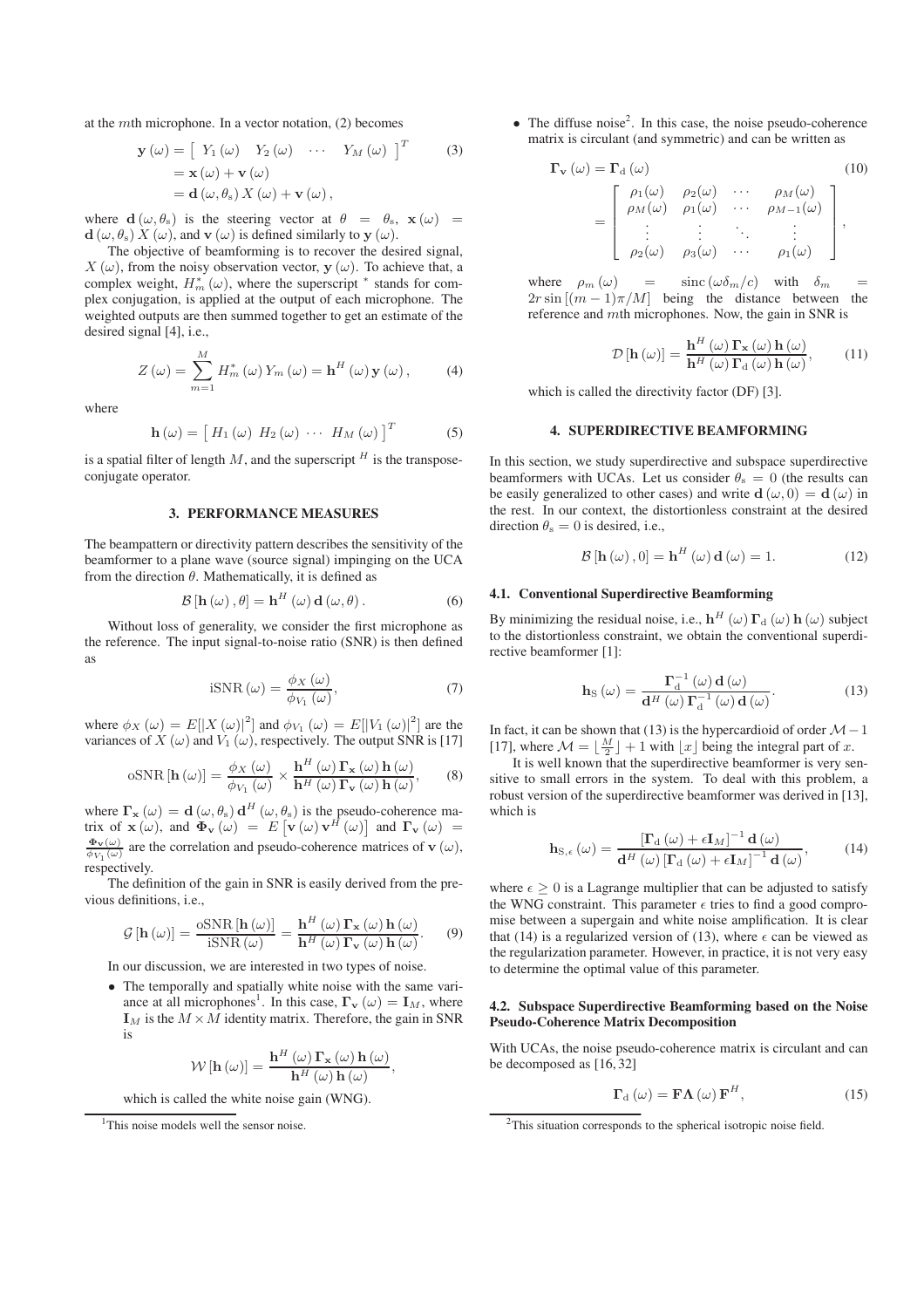where

$$
\mathbf{F} = \left[ \begin{array}{cccc} \mathbf{f}_1 & \mathbf{f}_2 & \cdots & \mathbf{f}_M \end{array} \right] \tag{16}
$$

is the  $M \times M$  Fourier matrix,

$$
\mathbf{f}_m = \frac{1}{\sqrt{M}} \left[ 1 \ e^{j(m-1)\beta} \ \cdots \ e^{j(m-1)(M-1)\beta} \right]^T, \ (17)
$$

with  $\beta = 2\pi/M$ , and

$$
\mathbf{\Lambda}(\omega) = \text{diag}\left[\lambda_1(\omega), \lambda_2(\omega), \ldots, \lambda_M(\omega)\right] \qquad (18)
$$

is an  $M \times M$  diagonal matrix, with

$$
\lambda_m(\omega) = \sum_{i=1}^M \rho_m(\omega) e^{j(i-1)(m-1)\beta}.
$$
 (19)

The eigenvectors and eigenvalues have the following symmetry [16]:

$$
\mathbf{f}_{i+1} = \mathbf{f}_{M-i+1}^{*}, \n\lambda_{i+1}(\omega) = \lambda_{M-i+1}(\omega),
$$
\n(20)

where  $i = 0, 1, ..., M-1$  ( $\mathcal{M} = \lfloor \frac{M}{2} \rfloor + 1$ ) and  $\lambda_1(\omega) \geq \lambda_2(\omega) \geq$  $\cdots \geq \lambda_{\mathcal{M}}(\omega) > 0.$ 

Based on this decomposition, an analytical and closed-form expression of the superdirective beamformer was proposed in [16]. Following the same line of principles, we develop, in this part, a subspace superdirective beamformer. The conventional superdirective beamformer can be rewritten as

$$
\mathbf{h}_{\mathrm{S}}\left(\omega\right) = \sum_{i=1}^{\mathcal{M}} \frac{\epsilon_{i}}{\lambda_{i}\left(\omega\right)} \left(\mathbf{f}_{i}\mathbf{f}_{i}^{H} + \mathbf{f}_{i}^{*}\mathbf{f}_{i}^{T}\right) \mathbf{d}\left(\omega\right)
$$

$$
= \sum_{i=1}^{\mathcal{M}} \zeta_{i}\left(\omega\right) \mathbf{f}_{i}^{'}\left(\omega\right), \tag{21}
$$

where  $\epsilon_1 = 1$ ,  $\epsilon_i = 2$  ( $m = 2,...,M - 1$ ),  $\epsilon_M = 1$  if  $M =$  $M/2 + 1$ ,  $\epsilon_M = 2$  if  $\mathcal{M} = (M + 1)/2$ , and

$$
\zeta_i\left(\omega\right) = \frac{\epsilon_i}{\lambda_i\left(\omega\right)},\tag{22}
$$

$$
\mathbf{f}_{i}'\left(\omega\right) = \Re\left(\mathbf{f}_{i}\mathbf{f}_{i}^{H}\right)\mathbf{d}\left(\omega\right),\tag{23}
$$

with  $\Re(\cdot)$  being the real part of a complex number, and we call  $f_i'(\omega)$  a subfilter. Clearly, the conventional superdirective beamformer consists of a combination of subfilters, where the eigenvalue  $\lambda_i(\omega)$  in the denominator of (22) plays an important role in the performance of the beamformer. A smaller value of  $\lambda_i(\omega)$  will have a more impact on the beamformer's robustness [16].

To improve WNG, we consider to use only  $N$  subfilters with  $N \leq M$  and construct a subspace superdirective beamformer as

$$
\mathbf{h}_{N}\left(\omega\right) = \kappa\left(\omega\right) \sum_{i=1}^{N} \zeta_{i}\left(\omega\right) \mathbf{f}_{i}'\left(\omega\right) = \kappa\left(\omega\right) \mathbf{F}_{N}'\left(\omega\right) \zeta_{N}\left(\omega\right), \tag{24}
$$

where  $\kappa(\omega)$  is a constant to meet the distortionless constraint,

$$
\zeta_{N}\left(\omega\right) = \left[\begin{array}{cccc} \zeta_{1}\left(\omega\right) & \zeta_{2}\left(\omega\right) & \cdots & \zeta_{N}\left(\omega\right) \end{array}\right]^{T} \qquad (25)
$$

is a vector of length  $N$ , and

$$
\mathbf{F}'_{N}(\omega) = \begin{bmatrix} \mathbf{f}'_{1}(\omega) & \mathbf{f}'_{2}(\omega) & \cdots & \mathbf{f}'_{N}(\omega) \end{bmatrix}
$$
 (26)

is a matrix of size  $M \times N$ .

Substituting (24) into the distortionless constraint, we get the first class of subspace superdirective beamformers:

$$
\mathbf{h}_{N}\left(\omega\right) = \frac{\mathbf{F}_{N}'\left(\omega\right)\boldsymbol{\zeta}_{N}\left(\omega\right)}{\mathbf{d}^{H}\left(\omega\right)\mathbf{F}_{N}'\left(\omega\right)\boldsymbol{\zeta}_{N}\left(\omega\right)}.\tag{27}
$$

Clearly, the performance of  $h_N(\omega)$  is strongly influenced by the dimension of the subspace. By playing with the value of  $N$ , we can obtain different beamformers.

- For  $N = M$ , we get the conventional superdirective beamformer:  $\mathbf{h}_{\mathcal{M}}(\omega) = \mathbf{h}_{\mathcal{S}}(\omega)$ .
- For  $N = 1$ , we obtain an averaging filter: **h**<sub>1</sub> ( $\omega$ )  $\propto$  [ 1 1 ··· 1 ]<sup>T</sup>. Strictly speaking, this filter is not a beamformer with a UCA as it cannot produce a main beam. To produce a main beam along the source direction, we have to take  $N \geq 2$ .
- For  $2 < N < M$ , we obtain beamformers who have higher WNG but lower DF than the conventional superdirective beamformer.

# 4.3. Subspace Superdirective Beamforming based on Joint Diagonalization

Alternately, we can develop a subspace superdirective beamformer based on the joint diagonalization of the desired and noise signals pseudo-coherence matrices [19]. The two Hermitian matrices  $\Gamma$ **x** (ω) and  $\Gamma$ <sup>d</sup> (ω) can be jointly diagonalized as [19, 33]:

$$
\mathbf{B}^{H}(\omega) \mathbf{\Gamma}_{\mathbf{x}}(\omega) \mathbf{B}(\omega) = \mathbf{\Lambda}'(\omega), \qquad (28)
$$

$$
\mathbf{B}^{H}(\omega)\,\mathbf{\Gamma}_{\mathrm{d}}\left(\omega\right)\mathbf{B}\left(\omega\right)=\mathbf{I}_{M},\tag{29}
$$

where

$$
\mathbf{B}\left(\omega\right) = \left[\begin{array}{cccc}\mathbf{b}_1\left(\omega\right) & \mathbf{b}_2\left(\omega\right) & \cdots & \mathbf{b}_M\left(\omega\right)\end{array}\right] \tag{30}
$$

is an  $M \times M$  full-rank square matrix and

$$
\Lambda'(\omega) = \text{diag}\left[\lambda'_1(\omega), 0, \dots, 0\right]
$$
 (31)

is an  $M \times M$  diagonal matrix.

It is easy to verify that the only nonnull eigenvalue is

$$
\lambda_{1}'\left(\omega\right) = \mathbf{d}^{H}\left(\omega\right)\mathbf{\Gamma}_{\mathbf{d}}^{-1}\left(\omega\right)\mathbf{d}\left(\omega\right),\tag{32}
$$

whose corresponding eigenvector is

$$
\mathbf{b}_{1}(\omega) = \frac{\Gamma_{d}^{-1}(\omega) \mathbf{d}(\omega)}{\sqrt{\mathbf{d}^{H}(\omega) \Gamma_{d}^{-1}(\omega) \mathbf{d}(\omega)}}.
$$
(33)

It is clearly seen that the conventional superdirective beamformer is also

$$
\mathbf{h}_{\mathrm{S}}\left(\omega\right) = \frac{1}{\sqrt{\lambda_{1}'\left(\omega\right)}}\mathbf{b}_{1}\left(\omega\right),\tag{34}
$$

which only uses the first eigenvector.

We observe that the joint diagonalizing matrix,  $\mathbf{B}(\omega)$ , constitutes an  $M$  dimensional space, where the first vector (with the maximum eigenvalue) corresponds to the signal subspace and the remaining  $M - 1$  vectors (with zero eigenvalues) correspond to the noise subspace. While the conventional superdirective beamformer only uses the first vector, the remaining  $M - 1$  vectors can be used to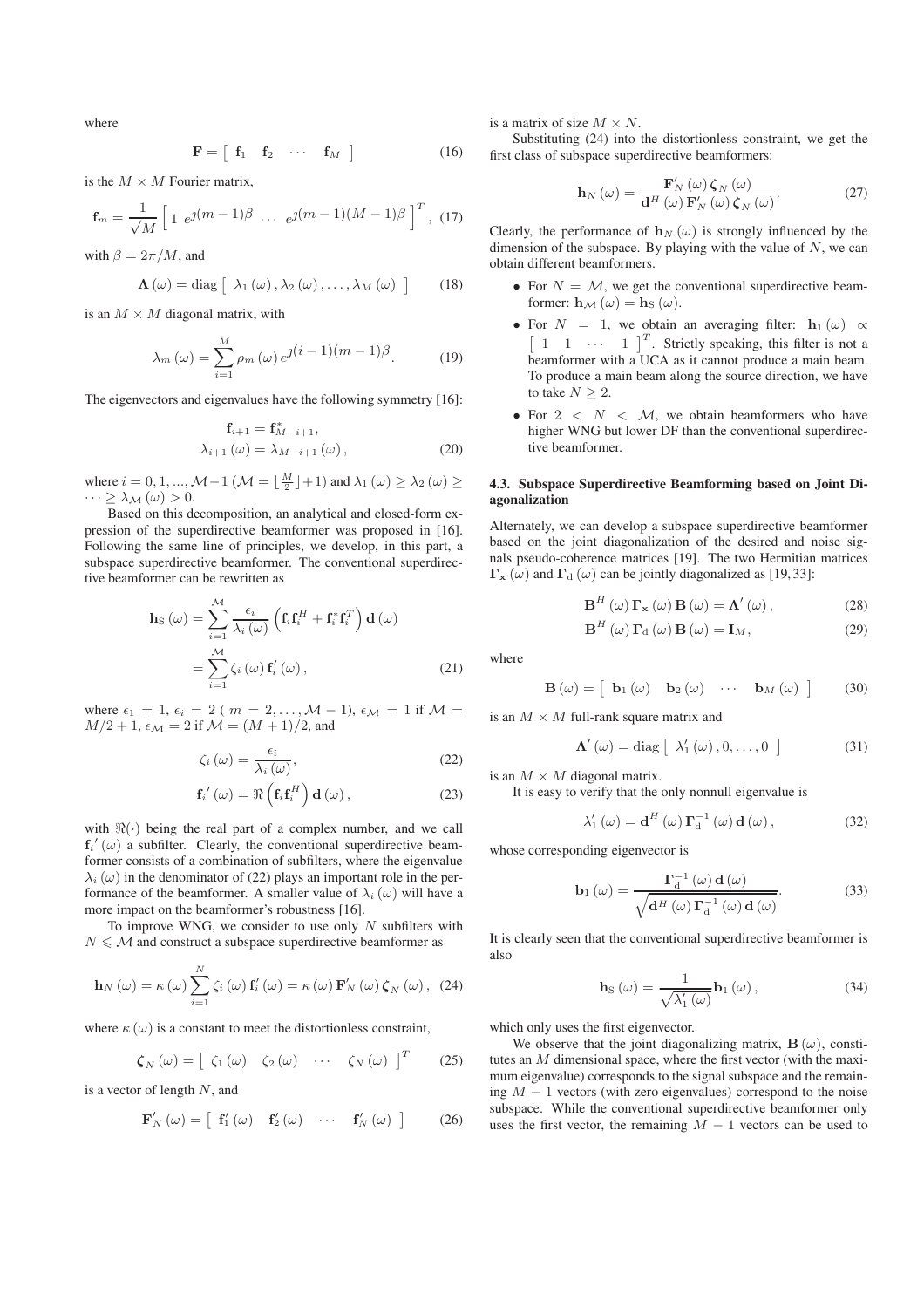improve the robustness of the beamformer. We consider subspace superdirective beamformers with the following form:

$$
\mathbf{h}_{N}\left(\omega\right)=\sum_{n=1}^{N}A_{n}\mathbf{b}_{n}\left(\omega\right)=\mathbf{B}_{N}\left(\omega\right)\mathbf{a}_{N}\left(\omega\right),\qquad(35)
$$

where  $A_n$ ,  $n = 1, 2, ..., N$  ( $1 \le N \le M$ ), are arbitrary numbers with at least one of them different from 0,

$$
\mathbf{a}_{N}\left(\omega\right) = \left[A_{1}\left(\omega\right) \quad A_{2}\left(\omega\right) \quad \cdots \quad A_{N}\left(\omega\right) \right]^{T} \tag{36}
$$

is a vector of length  $N$ , and

$$
\mathbf{B}_{N}\left(\omega\right) = \left[\begin{array}{cccc} \mathbf{b}_{1}\left(\omega\right) & \mathbf{b}_{2}\left(\omega\right) & \cdots & \mathbf{b}_{N}\left(\omega\right) \end{array}\right] \tag{37}
$$

is a matrix of size  $M \times N$ , which contains the first N columns of  $\mathbf{B}(\omega)$ .

With the beamformer given in (35), the WNG can be expressed as

$$
\mathcal{W}\left[\mathbf{h}_{N}\left(\omega\right)\right]=\frac{\left|\mathbf{a}_{N}^{H}\left(\omega\right)\mathbf{B}_{N}^{H}\left(\omega\right)\mathbf{d}\left(\omega\right)\right|^{2}}{\mathbf{a}_{N}^{H}\left(\omega\right)\mathbf{B}_{N}^{H}\left(\omega\right)\mathbf{B}_{N}\left(\omega\right)\mathbf{a}_{N}\left(\omega\right)}.
$$
 (38)

Maximizing the WNG subject to the distortionless constraint and substituting the result into (35), we get the second class of subspace superdirective beamformers:

$$
\mathbf{h}_{N}\left(\omega\right) = \frac{\mathbf{P}_{\mathbf{B}_{N}}\left(\omega\right)\mathbf{d}\left(\omega\right)}{\mathbf{d}^{H}\left(\omega\right)\mathbf{P}_{\mathbf{B}_{N}}\left(\omega\right)\mathbf{d}\left(\omega\right)},\tag{39}
$$

where

$$
\mathbf{P}_{\mathbf{B}_{N}}\left(\omega\right) = \mathbf{B}_{N}\left(\omega\right)\left[\mathbf{B}_{N}^{H}\left(\omega\right)\mathbf{B}_{N}\left(\omega\right)\right]^{-1}\mathbf{B}_{N}^{H}\left(\omega\right). \tag{40}
$$

The performance of  $h_N(\omega)$  is also strongly influenced by the dimension of the subspace. By playing with the value of  $N$ , we obtain different beamformers.

- For  $N = 1$ , we obtain the conventional superdirective beamformer:  $\mathbf{h}_1(\omega) = \mathbf{h}_\text{S}(\omega)$ .
- For  $N = M$ , we obtain the delay-and-sum (DS) beamformer:  $\mathbf{h}_M(\omega) = \mathbf{h}_{\text{DS}}(\omega) = \frac{1}{M}\mathbf{d}(\omega).$
- For  $1 < N < M$ , we obtain beamformers whose DFs and WNGs are in between those of the conventional superdirective and DS beamformers.

## 5. SIMULATIONS

In simulations, we consider a UCA consisting of eight closely spaced microphones, with  $r = 3$  cm. The desired signal impinges on the array from the incidence angle  $\theta_s = 0$ .

The WNG and the DF of the first class of subspace superdirective beamformers (with  $N = 2, 3, 4, 5$ ) are plotted in Fig. 1 as a function of frequency. It is seen that, as the value of  $N$  increases from 2 to 5, the DF increases while the value of the WNG decreases. For  $N = 5$ , we get the conventional superdirective beamformer, which has a high DF but suffers from significant white noise amplification, particularly at low frequencies. So, the compromise between a good DF and a reasonable value of the WNG can be achieved by choosing a proper value of N.

The WNG and the DF of the second class of subspace superdirective beamformers (with  $N = 1, 3, 5, 8$ ) are plotted in Fig. 2. For  $N = 1$ , this subspace superdirective beamformer degenerates to the conventional superdirective beamformer. For  $N = 8$ , it becomes the DS beamformer, which has the maximum WNG but its DF is small. Similar to the first class of subspace superdirective beamformers, this second class can also achieve a relatively high DF with a reasonable value of the WNG by choosing a proper value of N.



Fig. 1. Performance of the first class of subspace superdirective beamformers: (a) DF and (b) WNG.  $r = 3$  cm,  $M = 8$ , and  $\theta_s = 0$ .



Fig. 2. Performance of the second class of subspace superdirective beamformers: (a) DF and (b) WNG.  $r = 3$  cm,  $M = 8$ , and  $\theta_s = 0$ .

# 6. CONCLUSIONS

Superdirective beamforming has been intensively studied for its ability to achieve high directivity factors (DFs). However, superdirective beamformers are found to be sensitive to sensors' noise and mismatch between sensors, particularly at low frequencies. This paper studied the problem of robust superdirective beamforming with uniform circular arrays (UCAs). We developed two classes of subspace superdirective beamformers. By choosing properly the dimension of the subspace, the developed beamformers can achieve a good compromise between a large DF and a reasonable value of the white noise gain (WNG). Simulation results demonstrated the good properties of the proposed subspace superdirective beamformers.